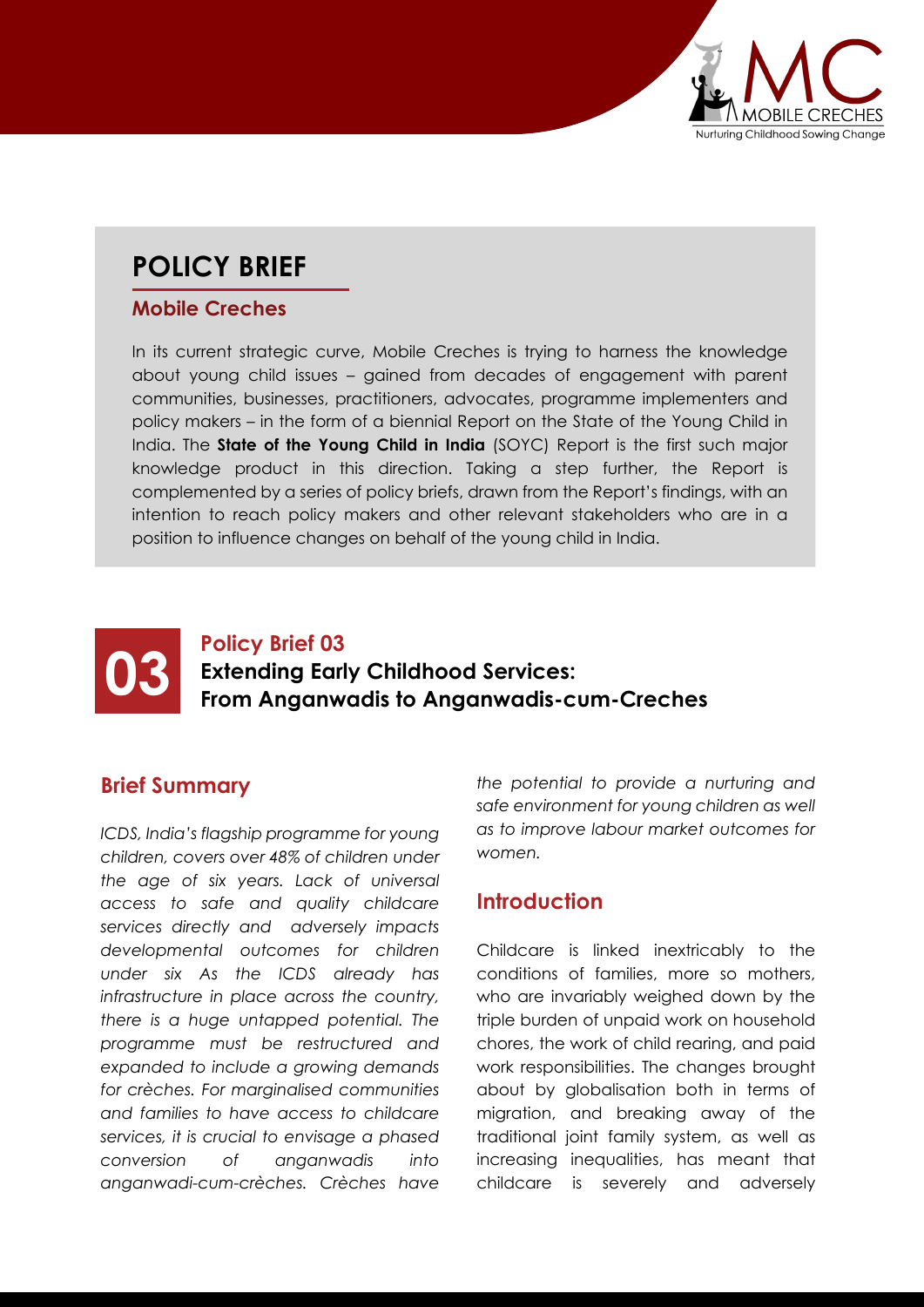impacted. Where both parents are in paid work, especially in the unorganised sector, and/or living in slums, young children are often found in unhygienic conditions on roadsides, or being taken care of by elder siblings, especially by the girl child. This not only impacts the care and development of the children as they are left increasingly vulnerable with more potential for deprivation but also negatively impacts education opportunities for girls and women's participation in the paid workforce.

One of the key recommendations in the SOYC Report for complementing family care with care and learning outside the home is the phased conversion of anganwadis into anganwadis-cum-crèches. Childcare needs to be reimagined as a mandate for all children requiring care across varied settings. This Policy Brief advocates the fulfilment of the unmet need for crèches and day-care centres. This is done alongside the recognition of the crucial role of families in nurturing and care of the young child. However, multiple limits of poverty, exclusion, livelihood insecurity, parents' work commitments necessitate for childcare services to be provided by the State. Therefore, it is crucial to focus on the importance of State intervention in establishing and regulating quality crèche services as a mandate for all children requiring care, whether at worksites or in neighbourhoods, to support working parents. The SOYC Report recommends that there must be a phased conversion of Anganwadis into anganwadi-cum-crèches. The new National Education Policy, 2020, [which was released after the SOYC Report was completed] has rightly identified ICDS as

one of the four models to deliver ECCE. Therefore, it is timely to initiate action to universalize anganwadi-cum-creches. Identifying and mapping areas that have the greatest need will be a good starting point. This will ensure that children under three years receive care outside home settings, and families receive complementary parental support.

#### **Safe and Nurturing Spaces: The Benefits of Crèche Services**

A study on need assessment of crèches (2013) commissioned by the Ministry of Women and Child Development, Government of India, notes that the high malnutrition and mortality rates, especially among young children from poor and marginalised sections, necessitate urgent policy attention towards the establishment of crèchesi . Varied socio-economic conditions impact the living standards of families, and the required nutrition, protection, and care they can provide their children.

Crèches have the potential to provide a safe, regulated environment for children, with age appropriate activities, and ways of stimulation and care in addition to covering nutritional aspects to enable the all-round development of a child. Monitoring of the varied parameters of the well-being of a child in crèches can also allow to keep a track of their health and address deficiencies, if any.

In cases where both parents are engaged in work and there is an absence of adult caregivers at home, crèches play an important role in care and development of the child. An impact assessment of SEWA's child care programme  $(2011)^{ii}$  on the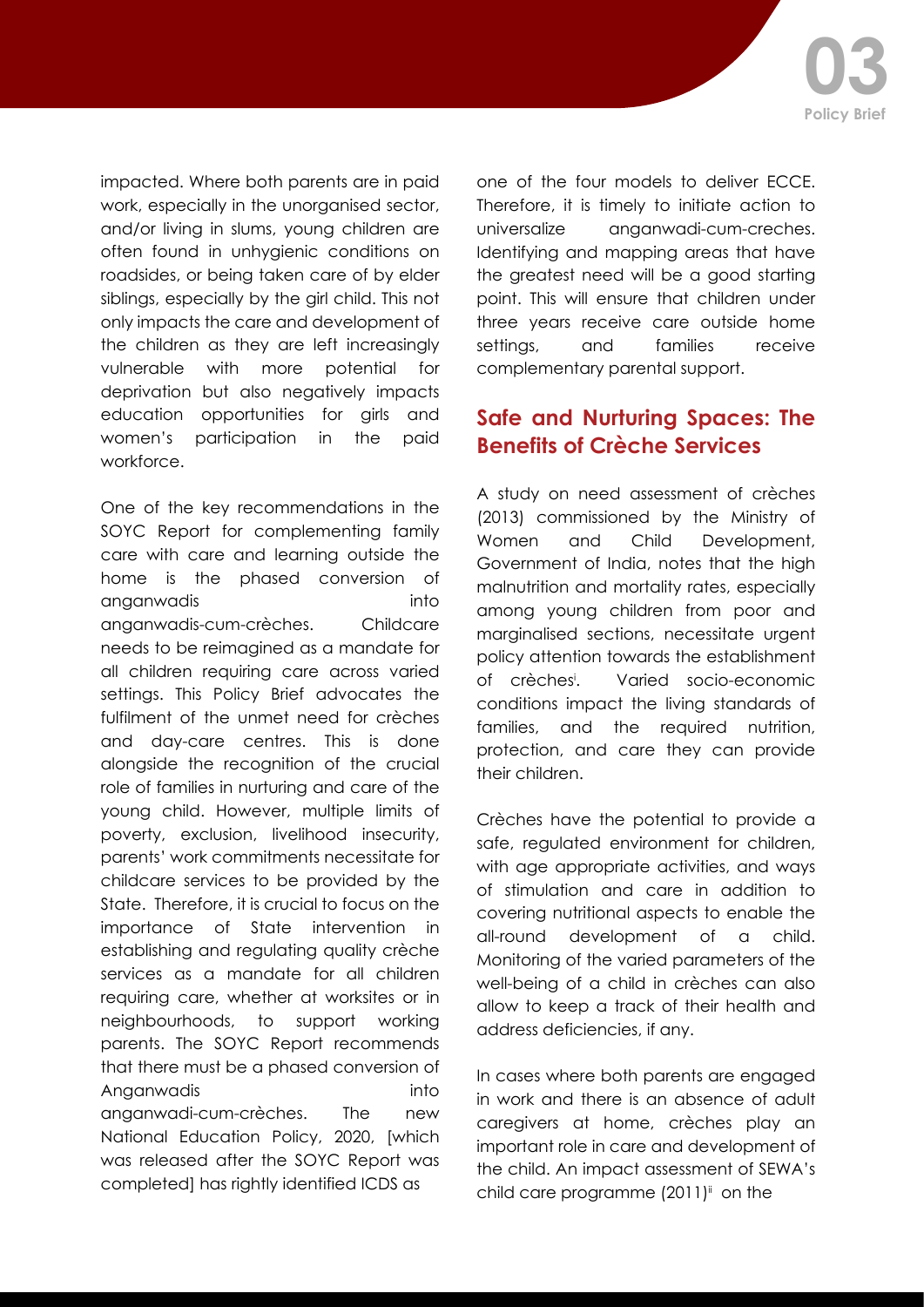

mothers of children enrolled in these centres showed an improvement in mobility and the working life of mothers and the overall development of the child. With a reduced burden in the household. women found their work resulting in better economic outcomes, thereby improving the quality of life for the family.

The children of women working in the unorganised sector are invariably taken along to the construction sites, brick kilns, as the absence of on-site child care leaves their mothers with no other option. In other cases such children are either neglected, or put under the care of an elder sibling. Crèches can provide a congenial environment to these children, otherwise left at the margins of rights and entitlements to care and protection.

The provision of crèche services which improve access to childcare services by parents, can also address the "falling engagement of women" in the labour force in India<sup>ii</sup>. Women's economic empowerment is critical towards the realisation of human rights and gender equality<sup>iv</sup>. Not only does it have multiplier benefits on the economy, it also allows for more participation of women in household decisions, and more control over their time, lives, and bodies<sup>v</sup>. With women's workforce participation enabled by provision of childcare services, the family doing better on the economic front can then also translate into better dietary intake for the young child and the mother. For the girl child often daunted with the responsibility of taking care of a younger sibling, provision of adequate crèche services also reduces such a burden and enables her to pursue education and developmental needs.

### **Mapping the Gaps**

The current lack of such services is known to have a negative impact for children as well as parents, especially the most marginalized. When private daycare centres are seen mushrooming to fulfil the unmet demand for crèches, not only is the quality of childcare services impacted and made more unaffordable for certain families, the lack of regulation also allows for such centres not adhering to minimum quality standards.

The 12<sup>th</sup> plan took serious note of this longstanding need for crèches as it envisioned a conversion of Anganwadi Centres into anganwadi-cum-crèches, which was approved for 5% under the strengthened and restructured ICDS. However, despite such a promising thrust, by 2018, the government had moved back from the vision. In fact, over time, there has been the issue of the stoppage of funding and improper allocation of resources, resulting in the gradual closing down of AWCCs where they had been set up, thus again missing out on the opportunity to provide adequate childcare opportunities for children of women working in the informal sector. The number of functional creches under the National Creche Scheme (NCS)<sup>vi</sup>, fell drastically from 23,555 in 2014 $vii$ , to 7,000 by 2019. $viii$  A major reason for this has been noted to be the 'disappearing budget' allocation, with the Union government reducing its cost-bearing ratio from 90:10 with the states to 60:40. This has resulted in thousands of crèches across the country not receiving payments and many stopped functioning.<sup>ix</sup> The NCS is a grant-in-aid scheme to be managed by NGOs who bear 10% of the costs and the declining funds from the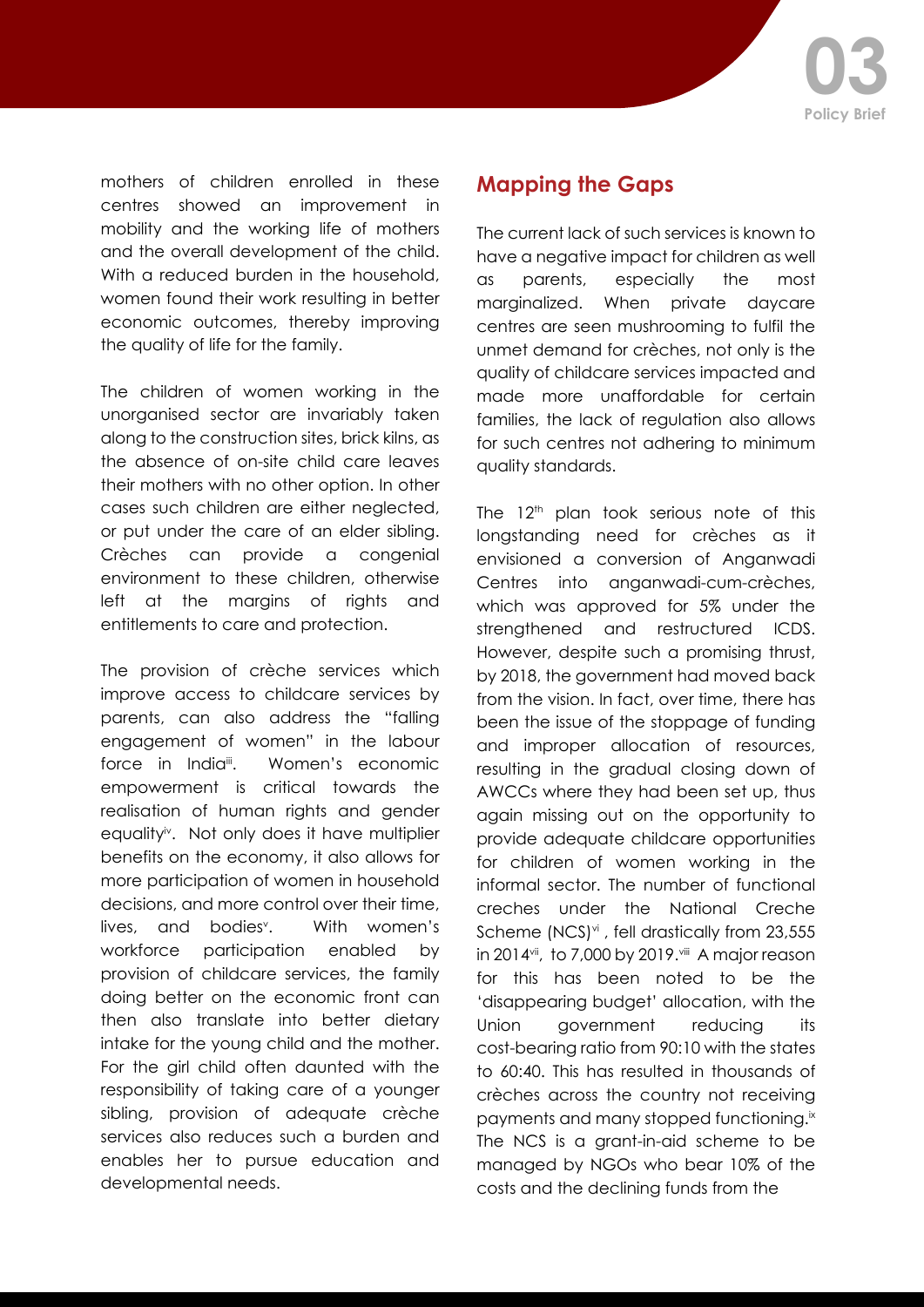

Union government has also kept the NGOs away.

Although the provision of creches is mandatory under various labour laws, including Factories Act, 1948, the Mines Act, 1952, the Plantation Act, 1951, the Inter-State Migrant Workman Act of 1980, Building and Other Construction Workers Act (BOCWA) of 1996, and MNREGA, 2005, it is subject to the number of women workers, which is inconsistent across the laws. The absence of sufficient guidelines and due regulations has also meant that even when such legal provisions exist, they are not successful in creating enough pressure for such entitlements. The Maternity Benefit Act, 1961, (amended in 2017), mandates that every establishment with 50 or more employees, irrespective of gender, should establish crèche facilities. However, as the law also mandates that the entire cost should be borne by the employers as per the guidelines, it could result in a negative trend in hiring women because of the additional costs of paid leave.<sup>x</sup> The lack of childcare is a major obstacle when it comes to full and equal participation of women in the workforce. Their workforce participation rate of 25% in India, one of the lowest in the world, is reflective of the need for and absence of crèche services.<sup>xi</sup>

The number of state-supported crèches has over the years fallen to a low of around 7,000 in 2019 which translates to one crèche per 21,000 children.<sup>xii</sup> Such low investment and intervention by the state, reflected in financial allocations, implementation and administrative issues, has severely impacted the access of marginalised families to childcare services.

#### **Budget requirements**

As noted in the previous section and analysed in detail in the SOYC Report, the budgetary allocations towards childcare services by the State is minimal. When it comes to specific provision for crèches, including anganwadi-cum-crèche services, the allocation is close to negligible and has resulted in the closing down of such centres in many states.

An analysis of the required financial allocation from the SOYC Report shows that the annual budget required to support 100,000 anganwadi-cum-crèches is INR 30.36 billion, the benefits of which will trickle to the most marginalized, both rural and urban poor households, backward classes and castes that currently don't have access to such services which impacts women's participation in the workforce as well. The additional nutrition cost, since it will have to cover a full day's nutrition and not just the supplementary component, is estimated to be INR 10 per child per day, while the additional helper would cost INR 7,000 and the crèche worker INR 10,000 per month.

#### **Policy recommendations**

The AWCs must be converted into anganwadi-cum-crèches, with an additional helper and crèche worker complementing the Anganwadi Worker. This will require the appointment of these trained personnel, who would need to be provided due recognition and remuneration as a professional cadrexiii as well as space and equipment for full-day care as delineated by MWCD in the minimum required guidelines for crèches.